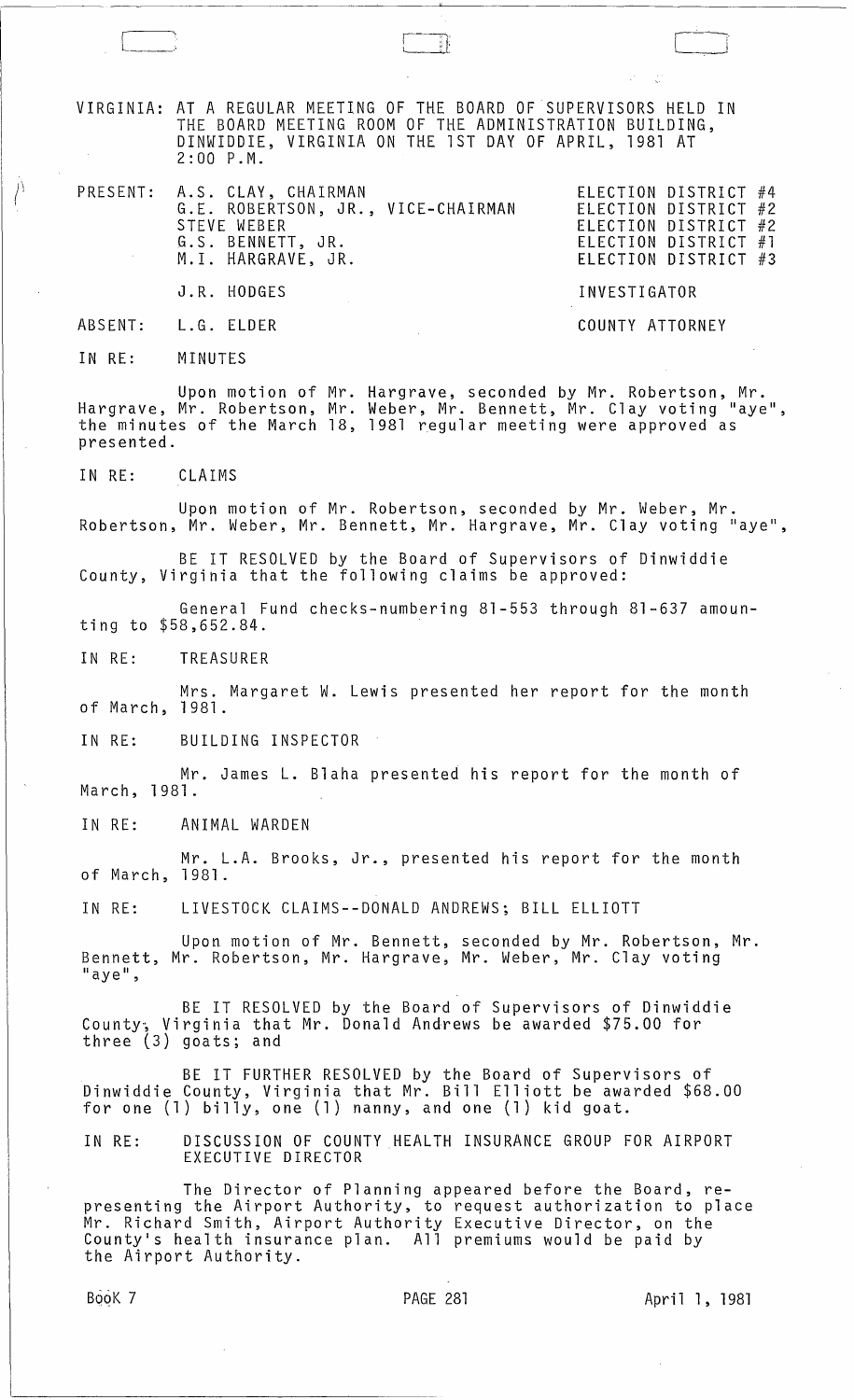The County Administrator was asked if there would be any problem with approving this request. The County Administrator advised the Board that he had requested a letter from the Authority so it could be investigated with the Blue Cross/Blue Shield office before making a recommendation to the Board. Action was postponed until the next meeting for further investigation.

## IN RE: STAGGERED TERMS FOR WATER AUTHORITY APPOINTMENTS

Upon motion of Mr. Hargrave, seconded by Mr. Bennett, Mr. Hargrave, Mr. Bennett, Mr. Weber, Mr. Robertson, Mr. Clay voting "aye", the following resolution was adopted:

WHEREAS, the Dinwiddie County Water Authority was created by Resolution adopted December 18, 1968, consisting of five (5) members and prescribing two (2) year terms of office, all of said members' terms of office expiring on December 17, 1980; and

WHEREAS, the Board of Supervisors of Dinwiddie County, Virginia is now desirous of providing for four (4) year terms of office and creating a system of staggered appointments;

NOW THEREFORE BE IT RESOLVED by the Board of Supervisors of Dinwiddie County, Virginia that the following appointments be made effective December 18, 1980:

NAME Term of Office

الوجيات المنافر  $\sim$ 

2 years 3 years 3 years 4 years 4 years; and

 $\sim$ 

والمستدر

BE IT FURTHER RESOLVED by the Board of Supervisors of Dinwiddie County, Virginia that at the expiration of the above terms of office each position shall be filled for a four (4) year term of office. Vacancies occuring during a term of office shall be filled for the remainder of the unexpired term; and

BE IT FURTHER RESOLVED by the Board of Supervisors of Dinwiddie County, Virginia that the determination of which appointments will fill each term of office will be decided by the random drawing of those names appointed.

IN RE: WATER AUTHORITY APPOINTMENTS

The following nominations were made for appointments to the Water Authority:

Mr. Robertson nominated Mr. Larry Toombs. Mr. Bennett nominated Mr. A.J. Eubank and Mr. Joseph Patterson. Mr. Weber nominated Mr. Ralph Lewis. Mr. Hargrave nominated Mr. John Clements, Mr. John Scarborough, and Mr. T.J. Leftwich.

Mr. Weber moved that each member of the Board nominate one individual for appointment. Mr. Robertson seconded the motion. Mr. Bennett stated that he felt this action should be discussed since it was not a written procedure. Mr. Robertson stated that he felt the members on the Authority should be users of the water system and that he was not trying to put restrictions on any of system and that he was not trying to put restrictions on any of<br>the members of the Board. Mr. Weber and Mr. Robertson voted "aye". Mr. Hargrave, Mr. Bennett, Mr. Clay voted "nay".

Mr. Robertson moved that the nominations be delayed until a later date. Mr. Weber seconded the motion. Mr. Robertson and Mr. Weber voted "aye". Mr. Hargrave, Mr. Bennett, and Mr. Clay voted "nay".

The voting for the nominees was as follows: 1. Mr. Larry Toombs - Mr. Robertson and Mr. Weber voted "aye". Mr.

 $\sim$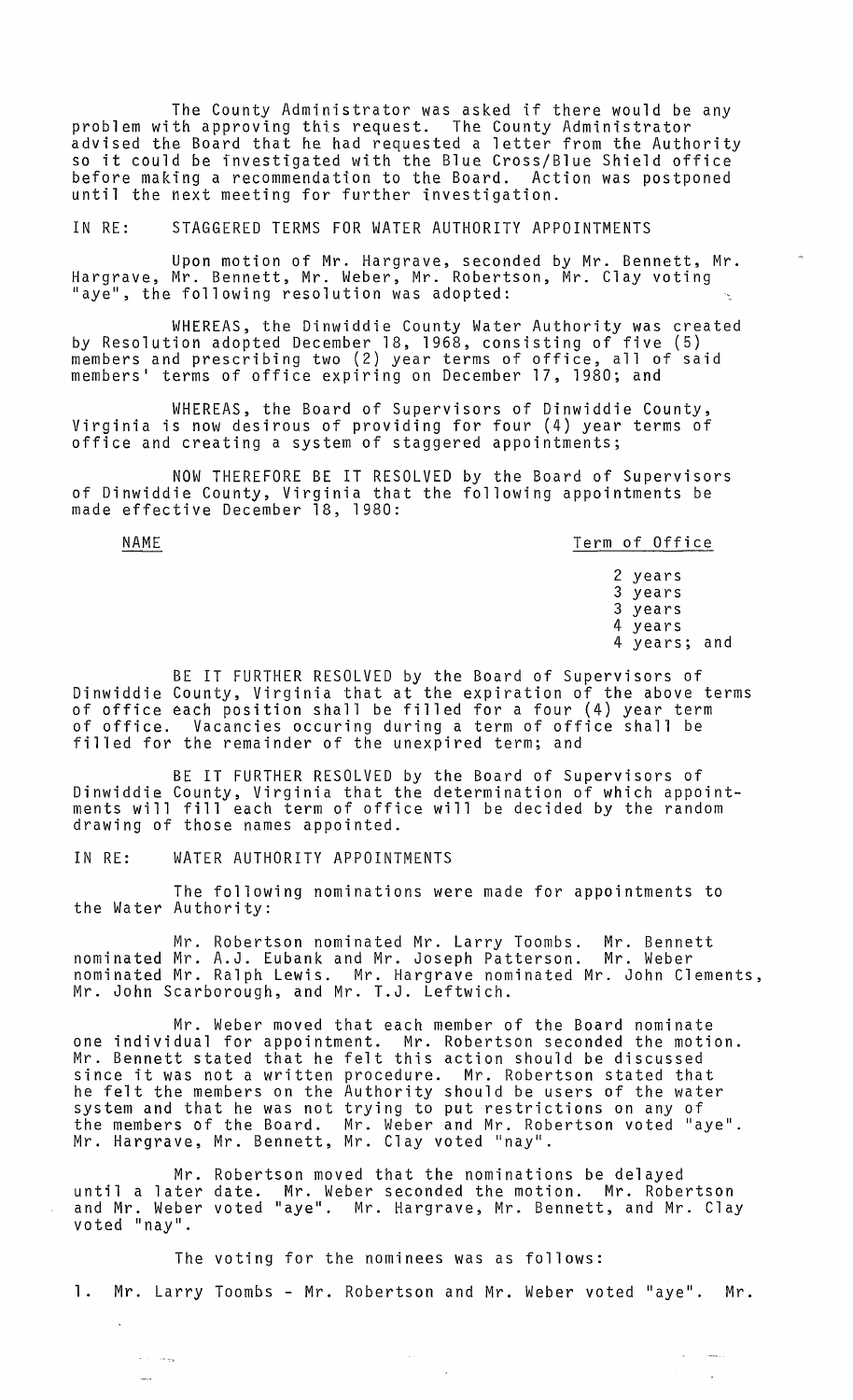Hargrave, Mr. Bennett, Mr. Clay abstained.

r , l . L..\_~ *\_\_\_\_* <sup>J</sup>

2. Mr. A.J. Eubank - Mr. Hargrave, Mr. Bennett, Mr. Weber, Mr. Robertson voted "aye". Mr. Cl̃ay voted "nay".

3. Mr. Joseph Patterson - Mr. Bennett, Mr. Hargrave, Mr. Robertson, Mr. Clay voted "aye". Mr. Weber abstained.

4. Mr. Ralph Lewis - Mr. Weber, Mr. Robertson voted "aye". Mr. Hargrave, Mr. Bennett, Mr. Clay abstained.

5. Mr. John H. Clements - Mr. Hargrave, Mr. Bennett, Mr. Clay voted "aye". Mr. Weber, Mr. Robertson voted "nay".

6. Mr. John Scarborough - Mr. Hargrave, Mr. Bennett, Mr. Robertson, Mr. Clay voted "aye". Mr. Weber abstained.

7. Mr. T.J. Leftwich - Mr. Hargrave, Mr. Bennett, Mr. Clay voted "aye". Mr. Weber and Mr. Robertson voted "nay".

From the majority of votes cast, Mr. A.J. Eubank, Mr. Joseph Patterson, Mr. John Clements, Mr. John Scarborough, and Mr. T.J. Leftwich were appointed to the Water Authority.

Mr. Robertson stated he was bitterly opposed to the manner in which the appointments were handled. Mr. Weber stated that he felt it was unfair to the Northern end of the County.

IN RE: DETERMINATION OF TERMS FOR WATER AUTHORITY APPOINTMENTS

As decided by the Board, the appointments made were drawn at random for the following terms of office:

> T.J. Leftwich - two year term expiring December 17, 1982. A.J. Eubank - three year term expiring December 17, 1983. John Scarborough - three year term expiring December 17,

1983.

I

!

I

I

I

I

1984. John Clements - four year term expiring December 17, 1984. Joseph Patterson - four year term expiring December 17,

IN RE: AUDITING FIRM SELECTION FOR 1981

<sup>I</sup>The County Administrator presented a proposal from the firm of Robinson, Farmer, Cox Associates to perform the June 30, 1981 audit for the County. Their proposal stated they would provide serVices at the hourly rate of \$35 for principals and 2.5 x the payroll rate for all other personnel plus out-of-pocket expenses.

 $\parallel$  A proposal for the Indirect Cost Allocation Plan was also submitted; however, the County Administrator suggested that action be delayed until other proposals could be received.

Mr. Hargrave moved that the proposal of Robinson, Farmer, Cox Associates be accepted for the June 30, 1981 audit. Mr. Bennett seconded the motion and stated that he felt the firm of Robinson~ Farmer Cox Associates should be retained this year because we were well into the fiscal year and they had worked closely with the Treasurer in establishing her records for the new accounting system. However, he would like to look into considering other proposals at the next selection time. <sup>I</sup>

! Mr. Hargrave, Mr. Bennett, Mr. Weber, Mr. Robertson, Mr. Clay voting "aye", the firm of Robinson, Farmer, Cox Associates vidy rooting ayy , one frim of hostmoon, runner, ook hostoclasse

IN RE: VEHICLE LICENSES ORDINANCE--AMENDMENT TO SECTION 11.18

The County Administrator advised the Board that the County's present vehicle licenses ordinance requires the taxpayer to pay only those taxes on the automobile he wishes to license before buying a county sticker. He further stated that the State